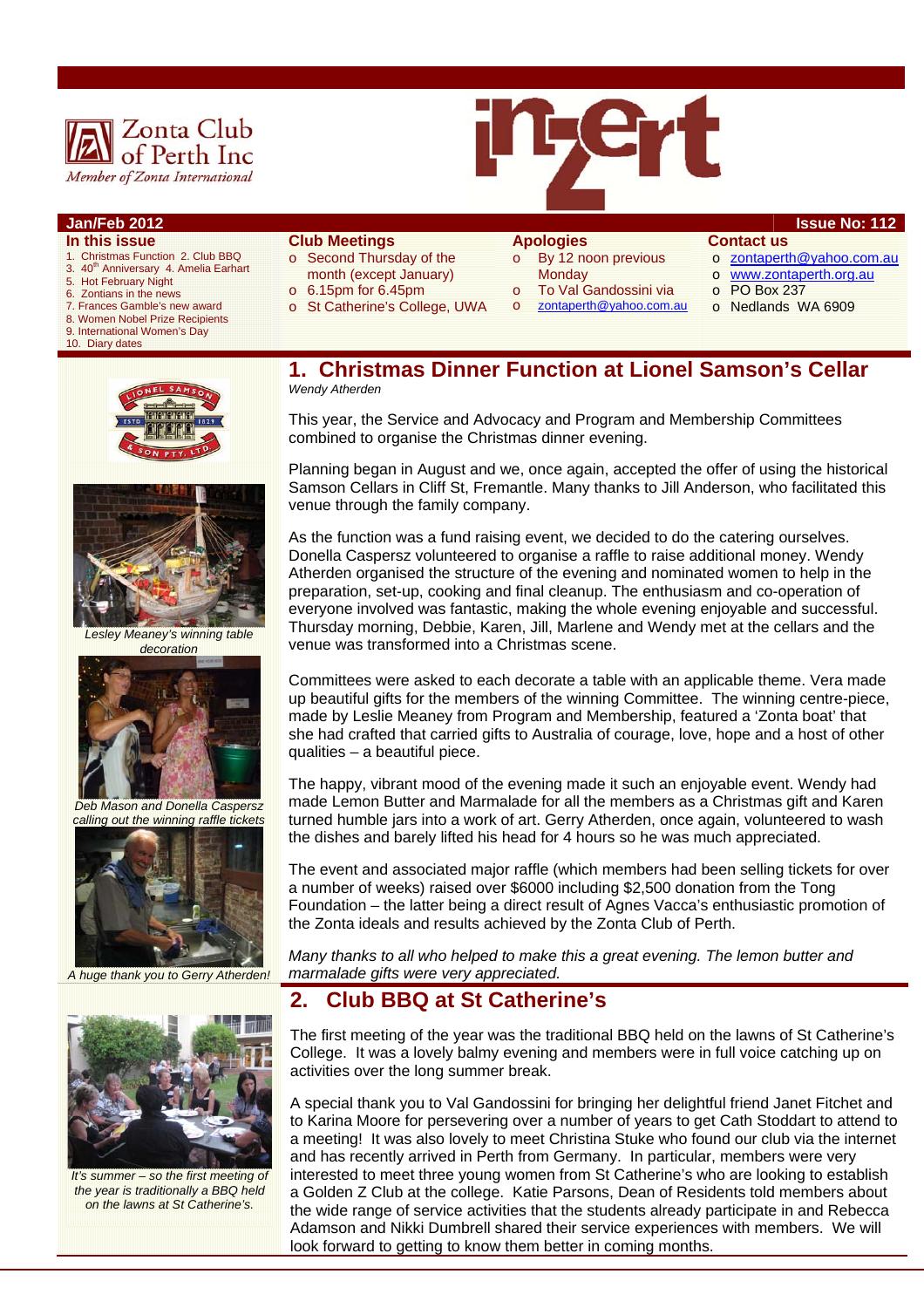

*St Catherine's "Golden Z Club" team. L-R: Rebecca Adamson, Nikki Dumbrell and Katie Parsons (Dean of Residents, St Catherine's College)* 

After the BBQ –

- Denise Hamilton and Judy Tennant shared informative presentations that had been delivered at the District 23 Conference in Melbourne. The first discussed membership in the context of marketing and pointed out that members are the 'Zonta brand'. The second showed the results of a workshop that identified strategies to recruit and retain members as well as 'red alert' signs to indicate when action is required – very useful information!
- Roslyn Budd gave an update on the Quiz Night on May 5 and asked members to find sponsors, bring items for hamper prizes and source items for the silent auction.
- Wendy Atherden advised that another mammoth collection of clothes has been sorted for our Ngarinyin friends with 42 boxes ready to be freighted to the Kimberley by Regal Transport, once the roads re-open at the end of the wet season. Sincere thanks to members for working in 40 degree heat in the squash courts to sort and pack the clothes. *(They deserve a medal – Ed!)*

# **3. 40th Anniversary activities**

Members are busy planning the Club's 40th anniversary-of-chartering celebrations this year with three events in the pipeline!

- The Lord Mayor, Lisa Scaffidi, will be hosting a *civic reception* for the Club at the City of Perth on 19th April.
- In later months there will be a *seminar* to launch the findings of the Club's Lotterywest funded research into how funds have been raised and used in the last 40 years. This will provide guidance to Zontians, and other service clubs, on those methods that are most likely to be most effective today – a workshop facilitated by consultant, Anne Butorac, was held with members recently to 'tease out' the initial research findings.
- The Club is planning a *celebratory dinner* to round out this special year when hopefully, the book of the club's history will be launched. Will keep you posted!

# **4. Amelia Earhart Celebration**

On Sunday 22<sup>nd</sup> January, the Zonta Club of Perth Northern Suburbs hosted their annual Amelia Earhart dinner at the Royal Aero Club at Jandakot Airport. As usual this was a casual affair with Zonta members from Northern Suburbs, Swan Hills and Perth clubs mixing with the regular clients of the restaurant. Great food, plenty of it, in a quiet atmosphere made this a very pleasant evening.

Marion Brown and her team did an excellent job coordinating the raffle, with many Aero Club members joining in the fun to win a bottle of wine or two!

All proceeds from this function go to the Zonta International Amelia Earhart Fellowship Program named after our most famous Zontian and aviatrix, Amelia Earhart. Since the award began in 1938, there have been 1,333 fellowships awarded to 929 women from 65 countries with a value of over US\$7.5 million. Through the Fellowships, the spirit of Amelia Earhart lives on!

The Fellowships, valued at US\$10,000 each, support women pursuing PhD/doctoral degrees in aerospace-related sciences and engineering Today, women still make up less than 10% of the professionals in these fields. In 2011, 36 fellowships were awarded to women from 16 countries, though sadly none from District 23 – though we are hopeful that we may have a local fellow in 2012 – fingers crossed!

## **5. Hot February Night**

*Carole Theobald* 

The Zonta Club of Swan Hills again hosted an excellent Hot February Night at the alpaca farm on the banks of the Swan River. Everyone brings a picnic and chair and sets up on the lawns.

Over a couple of glasses of wine we made bids on the silent auction and as the sun set got ready to kick up our heels to the rock and roll band! This has become a regular event on our family's calendar – the only thing is that we usually ache a bit the next day from the dancing!

Well done to the Swan Hills team for hosting this super evening of frolics and fun – we're already looking forward to next year's event!



*L-R: Club Treasurer Karina Moore, collates comments from the group aided by facilitator Anne Butorac.* 



*Zontians and friends enjoy a sumptuous buffet meal watching the aeroplanes!*



*Carole Theobald, D23 Amelia Earhart Coordinator, chatting to event organiser, Marion Brown* 



*Picnics on the lawn at sunset and, as the sun goes down and it gets a bit cooler, the dancing begins.* 

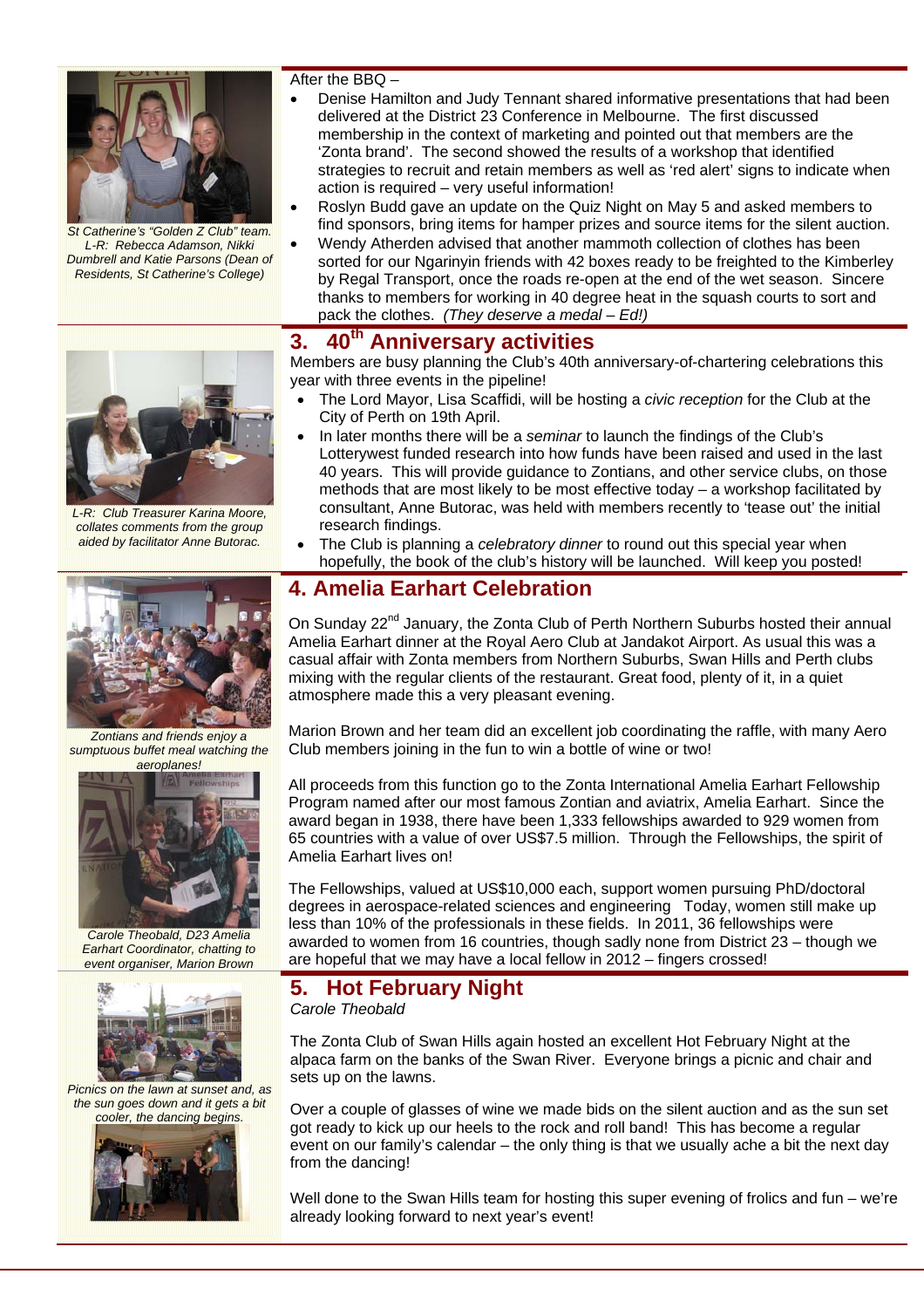

*Agnes Vacca, 40 under 40 nominee, with her other job - promoting Zonta!* 



*Lois Joll, Zontian and Perth Modern School Principal delighted with WACE results* 



*Penny Flett, former member, continues to work wonders …* 



*Frances receiving her YWPA award from Zonta Club of Perth* 



*Liberian President Ellen Johnson Sirleaf* 

# **6. Zontians in the News**

#### *Agnes Vacca - 40 under 40 People's Choice Award*

Congratulations to Agnes Vacca for being nominated for the *40 under 40* People's Choice Award and choosing her Zonta photo for the award website! Nominations have closed for this award but can still be viewed at:

http://www.40under40.com.au/Nominations/PeoplesChoiceAwards.aspx *40 under 40* Gala Awards Dinner will be on 22nd February at the Perth Convention Centre.

#### *Lois Joll - Exceptional Results for Perth Modern School*

Zonta member, Lois Joll, is Principal of Perth Modern School and she was particularly pleased with the results her students recently achieved*. The* WACE results and Curriculum Council awards revealed that the Perth Modern School students had the highest number of award-winning students with 73 students obtaining 91 awards. Two of the school's students have been accepted into the prestigious Oxbridge universities in the UK. However, the school regards education as not just being about the academic side of things – it also wants students to have fun as well as develop as individuals.(*Congratulations to your students and staff, Lois!– Ed.)* 

#### *Penny Flett – Restoring hope*

*(Former member Penny Flett featured in an article about the pioneering work of her organizations in the West Australian on 28-29 January, page 20-21. An excerpt from the article by Joseph Catanzaro is shown below.)* 

Brightwater Oats Street is a place where patients relearn to talk, swallow and perform all the day-to-day functions healthy people take for granted. Run by Brightwater Care Group, the program is a world-first, that has attracted international attention because of the hope it represents for many people with acquired brain injuries in WA, Australia and the rest of the world.

The woman behind Oats Street is Brightwater chief executive, Penny Flett. She said that the impetus began 23 years ago when she was working in nursing homes, ostensibly the end of the line for brain-damaged youngsters. She noticed some patients regarded as "basket cases" showed slight improvements which led her to believe that rehabilitation conducted over years could bear fruit. She actually started to discharge a few patients that had come in in a comatose state and left walking after 12 or 14 years, showing that 'slow stream rehab' could work.

Funded by the WA Health Department, over 20 years Oats Street has evolved from an old hospital to three, eight bedroom group houses. The concept was to give patients a chance to recover over an average of three years where the rehabilitation was targeted at giving people practical life skills.

## **7. Frances Gamble – Junior Volunteer Award 2011**

Frances Gamble, our winner of the Zonta Club of Perth's Young Women in Public Affairs Award for 2011, has been awarded the Junior Volunteer Award announced during National Volunteer Week.

This new award recognizes individuals who make an outstanding contribution to their communities through volunteering. The campaign involves the presentation of 10 special awards by participating MPs from their own electorate. Julie Bishop, MP for Curtin, chose and presented these awards.

## **8. Three Women Share Nobel Peace Prize**

Three women who have campaigned for peace and democracy in Liberia and Yemen have been jointly awarded the 2011 Nobel Peace prize.

The Liberian president, *Ellen Johnson Sirleaf*, and *Leyma Gbwee,* a social worker turned peace campaigner from the same country, will share the 10 million kroner prize (about AUS\$1.4 million) with *Tawakkul Karman*, a journalist and pro-democracy activist in Yemen who has been a leading figure in the protests against President Ali Abdullah Saleh since January 2011.

They are the first women to be awarded the prize since 2004 when the committee